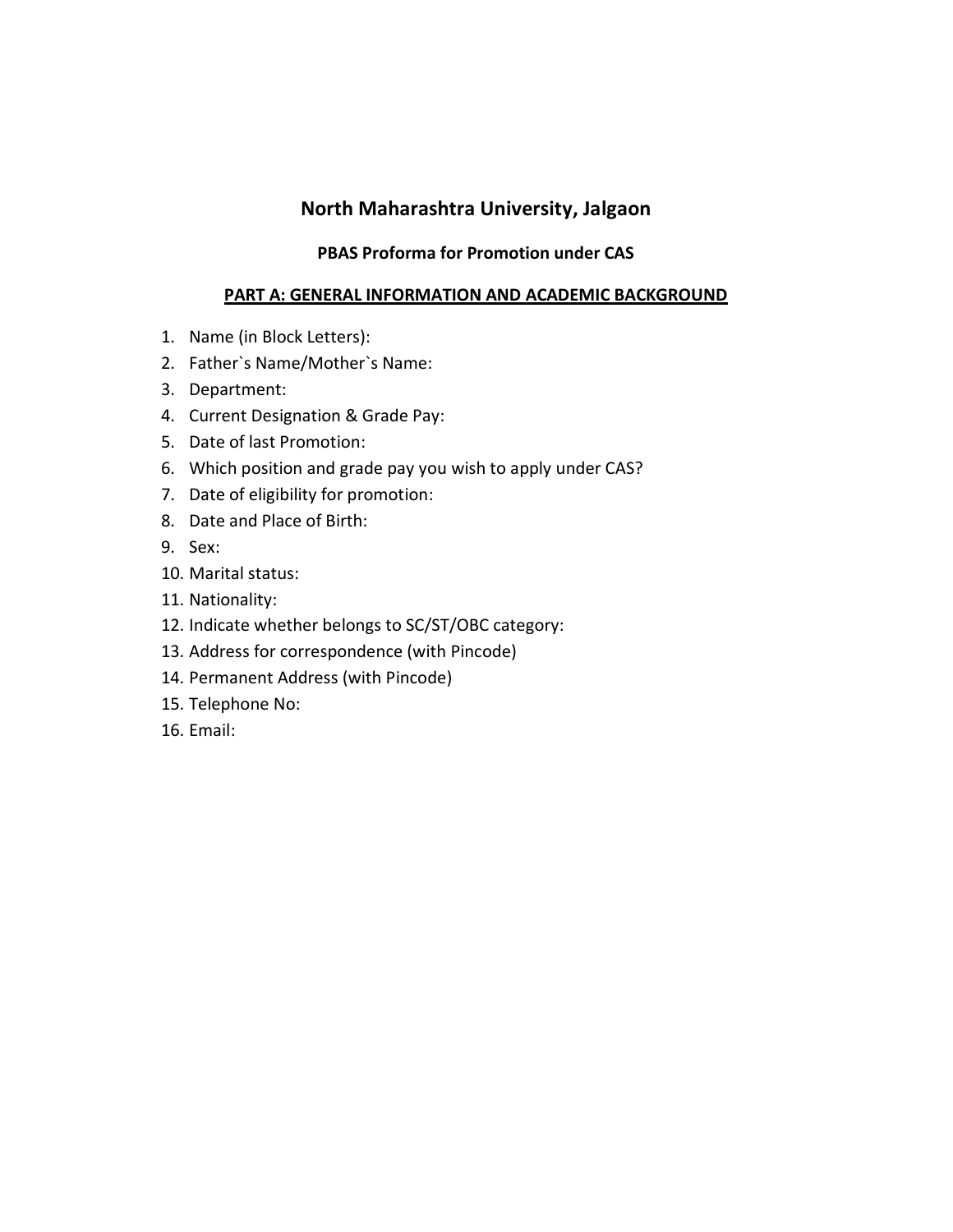15. Academic Qualifications (Matric till post graduation):

| Examination    | Name of the | Year of | Percentage | Division/ | Subject |
|----------------|-------------|---------|------------|-----------|---------|
|                | Board/      | Passing | of marks   | Class/    |         |
|                | University  |         | obtained   | Grade     |         |
| High           |             |         |            |           |         |
| School/Matric  |             |         |            |           |         |
| Intermediate   |             |         |            |           |         |
| $B.A/B.$ Sc    |             |         |            |           |         |
| /B.Com/        |             |         |            |           |         |
| B. Mus         |             |         |            |           |         |
| M.A/M.Sc/M.Com |             |         |            |           |         |
| / M.Mus        |             |         |            |           |         |
| Others         |             |         |            |           |         |
| examination if |             |         |            |           |         |
| any            |             |         |            |           |         |

# 16. Research Degree(s)

| Degree      | Title | Date of award | University |
|-------------|-------|---------------|------------|
| M.Phil      |       |               |            |
| Ph.D/D.Phil |       |               |            |
| D.Sc/D.Litt |       |               |            |

# 17. Appointments held prior to joining this institution

| Designation | Name of  | Date of Joining |         | Salary with | Reason of |
|-------------|----------|-----------------|---------|-------------|-----------|
|             | Employer | Joining         | Leaving | Grade       | leaving   |
|             |          |                 |         |             |           |
|             |          |                 |         |             |           |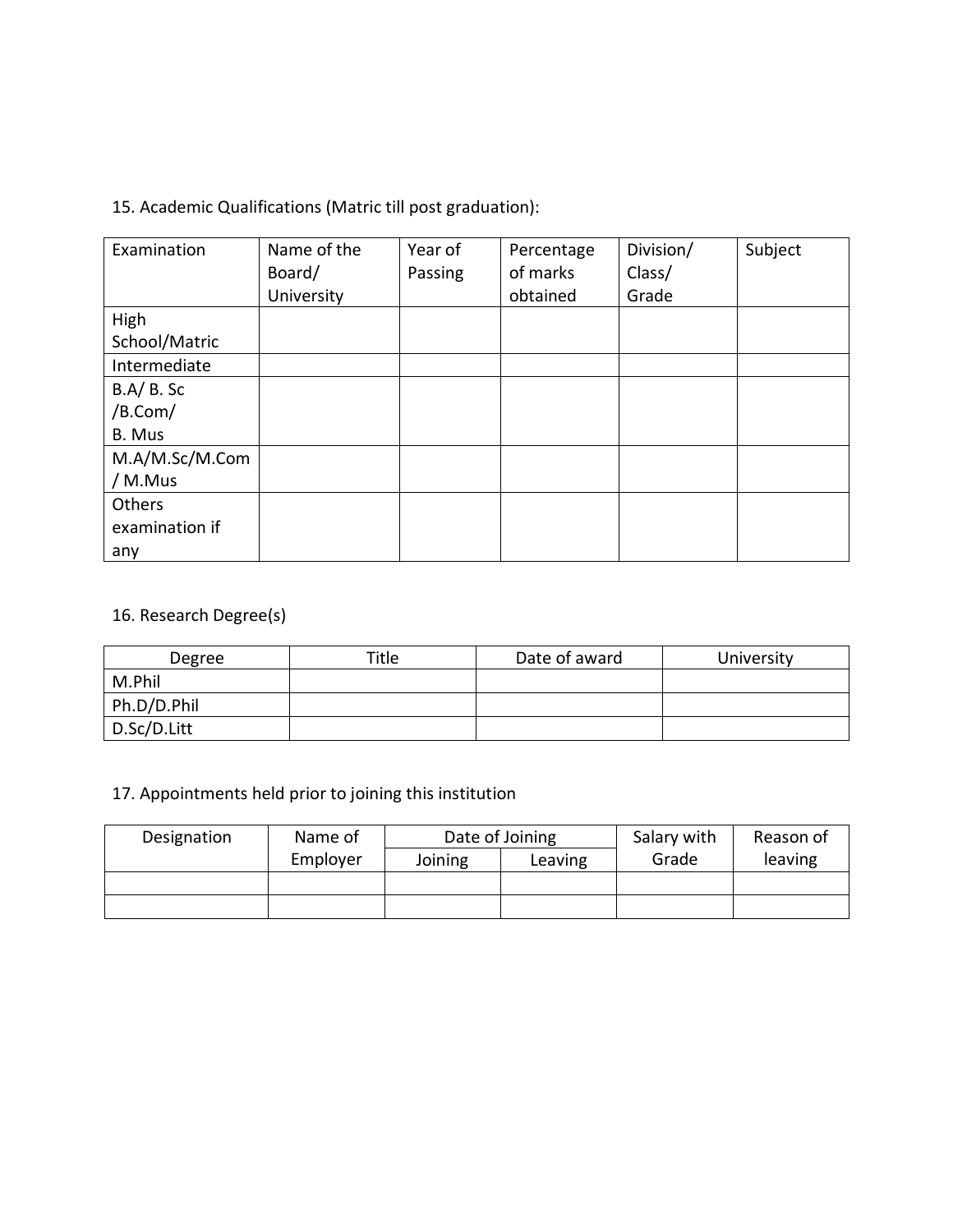# 18. Posts held after appointment at this institution:

|             |            | Date of actual Joining |    |       |
|-------------|------------|------------------------|----|-------|
| Designation | Department | From                   | To | Grade |
|             |            |                        |    |       |
|             |            |                        |    |       |
|             |            |                        |    |       |
|             |            |                        |    |       |
|             |            |                        |    |       |
|             |            |                        |    |       |

| 19. Period of teaching experience: P.G.Classes (in years) | :U.G.Classes (in years) |  |
|-----------------------------------------------------------|-------------------------|--|
|-----------------------------------------------------------|-------------------------|--|

- 21. Fields of Specialization under the Subject/Discipline.
	- (a)…
	- (b)…
- 22. Academic Staff College Orientation/ Refresher Course attended:

| Name of the Course/<br><b>Sponsoring Agency</b> | Place | Duration |
|-------------------------------------------------|-------|----------|
| Summer School                                   |       |          |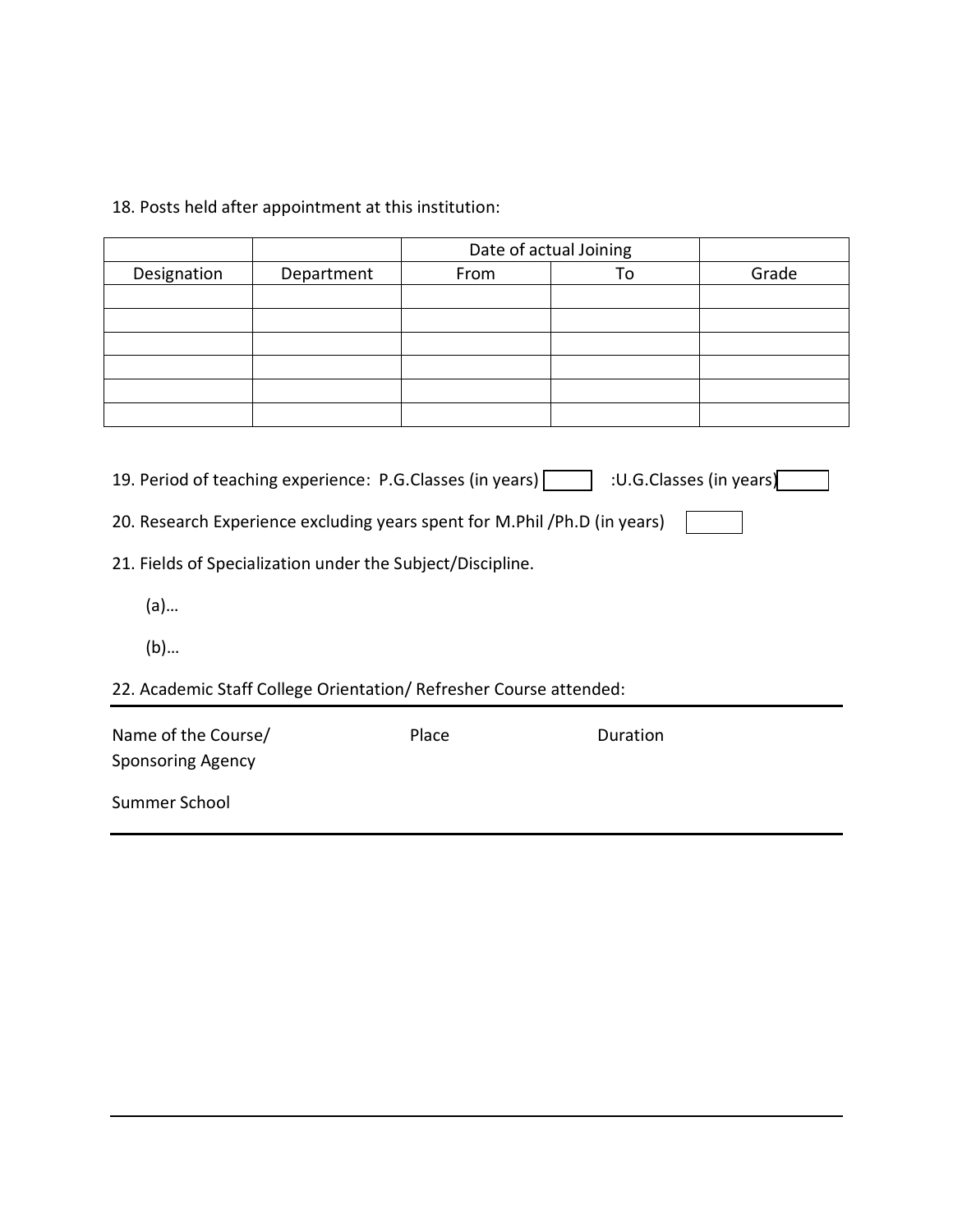#### **PART B: ACADEMIC PERFORMANCE INDICATORS**

(Please see detailed instructions of this PBAS proforma before filling out this section)

#### **CATEGORY: I.TEACHING, LEARNING AND EVALUATION RELATED ACTIVITIES**

#### **(i) Lectures, Seminars, Tutorials, Practical's, Contact Hours(give semester-wise details, where necessary)**

| S. No. | <b>Course/Paper</b> | Level | Mode of<br>Teaching* | <b>Hours per</b><br><b>Week allotted</b> | % of classes taken as per<br>documented record |
|--------|---------------------|-------|----------------------|------------------------------------------|------------------------------------------------|
|        |                     |       |                      |                                          |                                                |
|        |                     |       |                      |                                          |                                                |
|        |                     |       |                      |                                          |                                                |
|        |                     |       |                      |                                          |                                                |
|        |                     |       |                      |                                          |                                                |
|        |                     |       |                      |                                          |                                                |
|        |                     |       |                      |                                          |                                                |

**.Lecture (L), Seminar(S), Tutorial (T), Practical (P), Contact Hours(C)**

|     |                                                                                                                                 | <b>API Score</b> |
|-----|---------------------------------------------------------------------------------------------------------------------------------|------------------|
| (a) | Classes Taken(max 50 for 100% performance &<br>proportionate score up to 80% performance, below<br>which no score may be given) |                  |
| (b) | Teaching Load in excess of UGC norm(max score:10)                                                                               |                  |

**(ii)Reading/Instructional material consulted and additional knowledge resources provided to students**

| <b>S. No.</b>                                                                                                                     | <b>Course/Paper</b>                             | <b>Consulted</b> | <b>Prescribed</b> | <b>Additional Resource provided</b> |
|-----------------------------------------------------------------------------------------------------------------------------------|-------------------------------------------------|------------------|-------------------|-------------------------------------|
|                                                                                                                                   |                                                 |                  |                   |                                     |
|                                                                                                                                   |                                                 |                  |                   |                                     |
|                                                                                                                                   |                                                 |                  |                   |                                     |
|                                                                                                                                   |                                                 |                  |                   |                                     |
|                                                                                                                                   |                                                 |                  |                   |                                     |
|                                                                                                                                   | API score based on Preparation and imparting of |                  |                   | <b>API Score</b>                    |
| knowledge/instruction as per curriculum and syllabus<br>enrichment by providing additional resources to<br>students(max.score:20) |                                                 |                  |                   |                                     |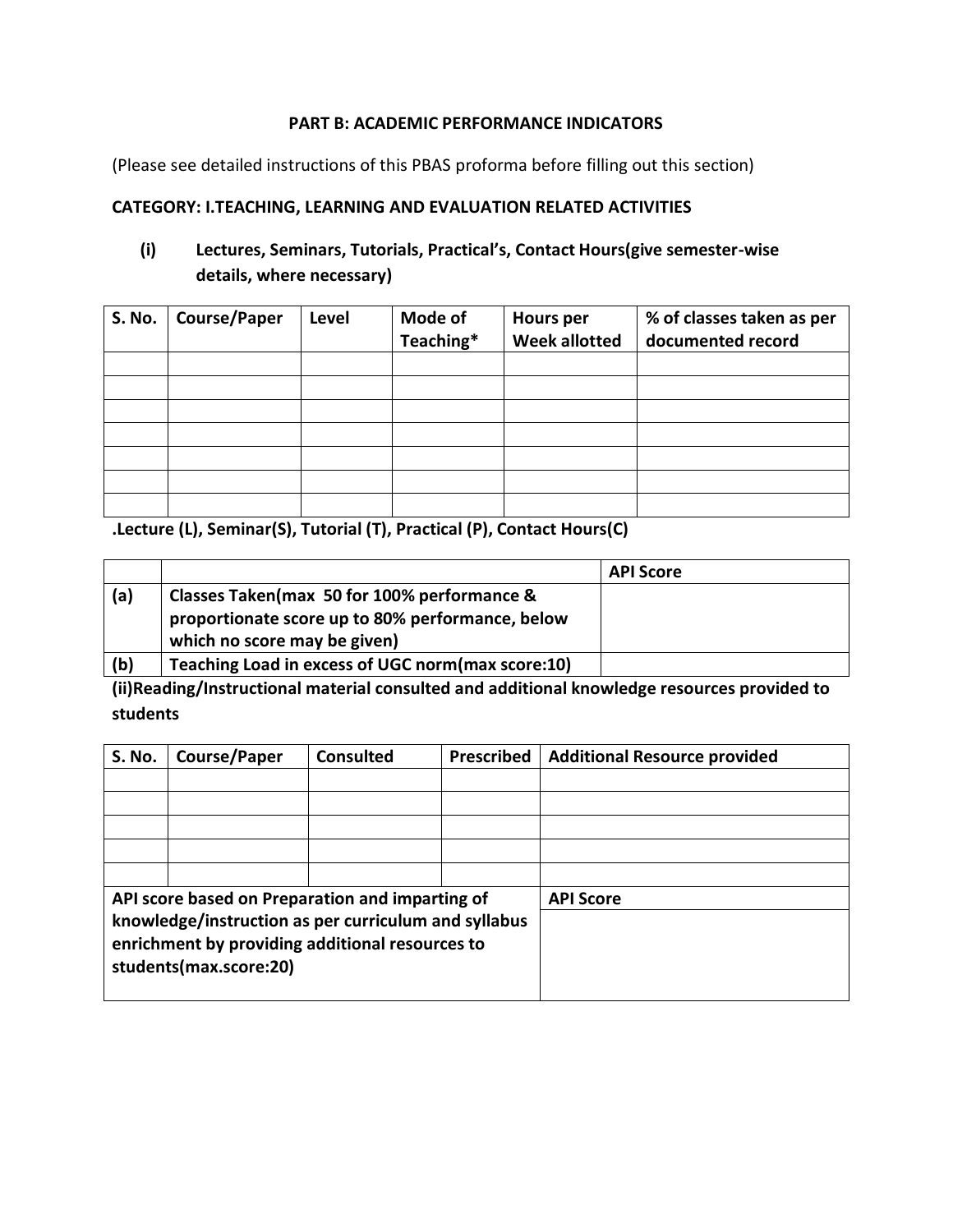**(iii)Use of Participatory and Innovative Teaching-Learning Methodologies ,Updating of Subject Content, Course Improvement etc.**

| <b>S. No.</b> | <b>Short Description</b>         | <b>API Score</b> |
|---------------|----------------------------------|------------------|
|               |                                  |                  |
|               |                                  |                  |
|               | <b>Total Score(Mac Score:20)</b> |                  |

**(iv) Examination Duties Assigned and Performed**

| S.<br>No. | <b>Type of</b><br>Examination<br><b>Duties</b> | <b>Duties</b><br><b>Assigned</b> | <b>Extent to which carried</b><br>Out (%) | <b>API Score</b> |
|-----------|------------------------------------------------|----------------------------------|-------------------------------------------|------------------|
|           |                                                |                                  |                                           |                  |
|           |                                                |                                  |                                           |                  |
|           |                                                |                                  |                                           |                  |
|           |                                                |                                  |                                           |                  |
|           |                                                |                                  |                                           |                  |
|           | <b>Total</b><br>Score(Max:25)                  |                                  |                                           |                  |

**CATEGORY: II.CO-CURRICULAR, EXTENSION, PROFESSIONAL DEVELOPMENT RELATED ACTIVITIES**

#### **Please mention your contribution to any of the following:**

| <b>S. No.</b> | <b>Type of Activity</b> |                                                                                                | <b>Average Hrs/Week</b>                            | <b>API Score</b> |
|---------------|-------------------------|------------------------------------------------------------------------------------------------|----------------------------------------------------|------------------|
|               | (i)                     | <b>Extension, Co-curricular</b>                                                                |                                                    |                  |
|               |                         | & field based Activities                                                                       |                                                    |                  |
|               |                         |                                                                                                |                                                    |                  |
|               |                         |                                                                                                |                                                    |                  |
|               |                         |                                                                                                |                                                    |                  |
|               | Total(max:20)           |                                                                                                |                                                    |                  |
|               | (ii)                    | <b>Contribution to</b><br>corporate Life and<br><b>Management of the</b><br><b>Institution</b> | <b>Yearly/Semester</b><br>wise<br>responsibilities | <b>API Score</b> |
|               |                         |                                                                                                |                                                    |                  |
|               |                         |                                                                                                |                                                    |                  |
|               |                         |                                                                                                |                                                    |                  |
|               | Total(max:15)           |                                                                                                |                                                    |                  |
|               | (iii)                   | Professional                                                                                   |                                                    |                  |
|               |                         | <b>Development Activities</b>                                                                  |                                                    |                  |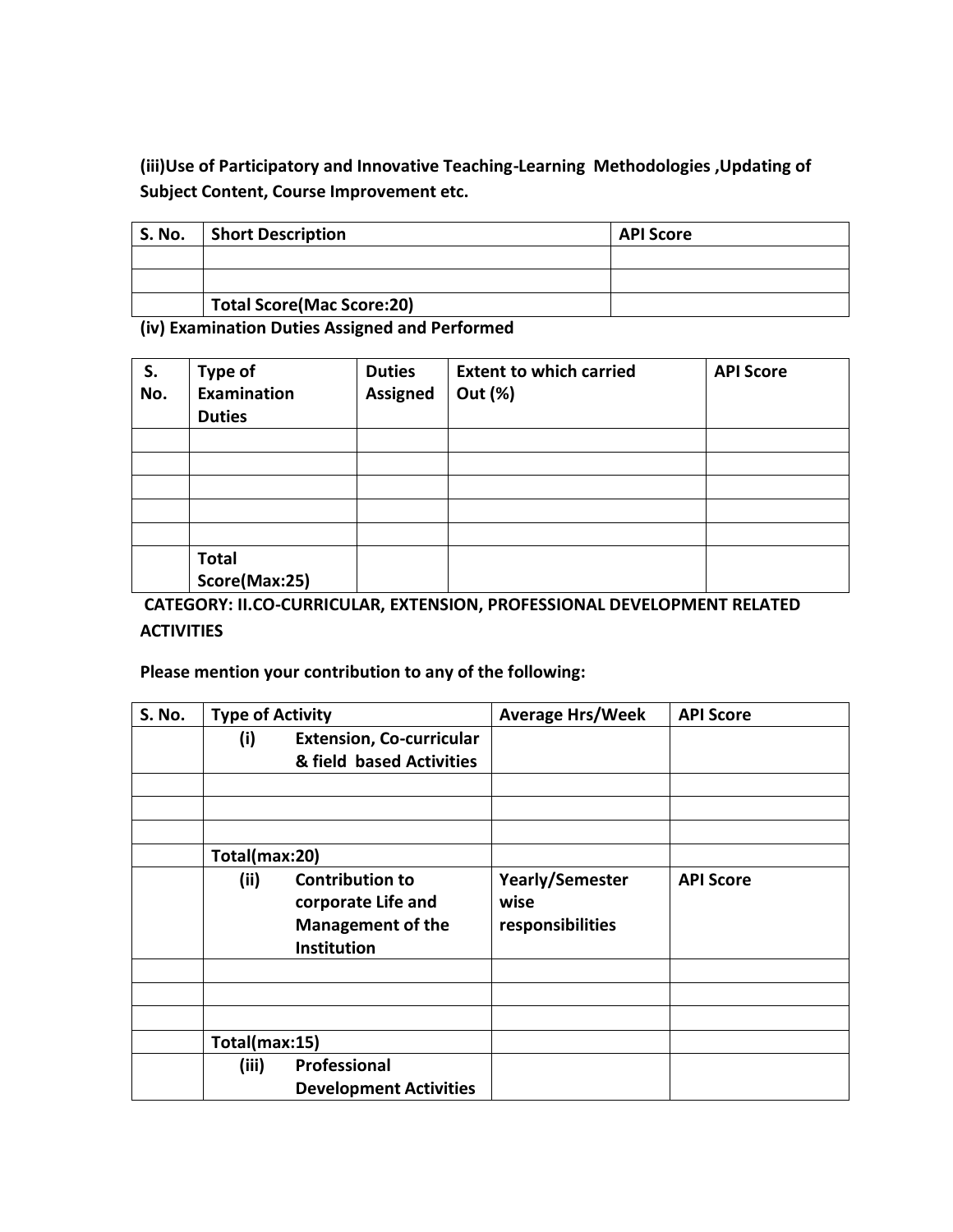| Total(max:15)                  |  |
|--------------------------------|--|
| Total Score (I+ii+iii)(Max:25) |  |

# **CATEGORY: III.RESEARCH, PUBLICATIONS AND ACADEMIC CONTRIBUTIONS**

## **A) Published Papers in Journals**

| S. No. | <b>Title</b><br>with<br>page<br>nos. | Journal | <b>ISSN/ISBN</b><br><b>NO</b> | Whether<br>Peer<br>reviewed.<br>impact<br>Factor, if<br>any | No. of<br>CO-<br>author | Whether<br>you are<br>the main<br>author | <b>API</b><br><b>Score</b> |
|--------|--------------------------------------|---------|-------------------------------|-------------------------------------------------------------|-------------------------|------------------------------------------|----------------------------|
|        |                                      |         |                               |                                                             |                         |                                          |                            |
|        |                                      |         |                               |                                                             |                         |                                          |                            |
|        |                                      |         |                               |                                                             |                         |                                          |                            |
|        |                                      |         |                               |                                                             |                         |                                          |                            |
|        |                                      |         |                               |                                                             |                         |                                          |                            |

# **B(i)) Articles / Chapters published in Books**

| S.<br><b>No</b> | <b>Title with</b><br>page nos. | <b>Book Title,</b><br>editor &<br>publisher | ISSN/<br><b>ISB</b><br>N <sub>NO</sub> | Whether<br>peer<br>reviewed | No. of<br>CO-<br>authors | Whether<br>you are<br>the main<br>author | <b>API</b><br><b>Score</b> |
|-----------------|--------------------------------|---------------------------------------------|----------------------------------------|-----------------------------|--------------------------|------------------------------------------|----------------------------|
|                 |                                |                                             |                                        |                             |                          |                                          |                            |
|                 |                                |                                             |                                        |                             |                          |                                          |                            |
|                 |                                |                                             |                                        |                             |                          |                                          |                            |
|                 |                                |                                             |                                        |                             |                          |                                          |                            |
|                 |                                |                                             |                                        |                             |                          |                                          |                            |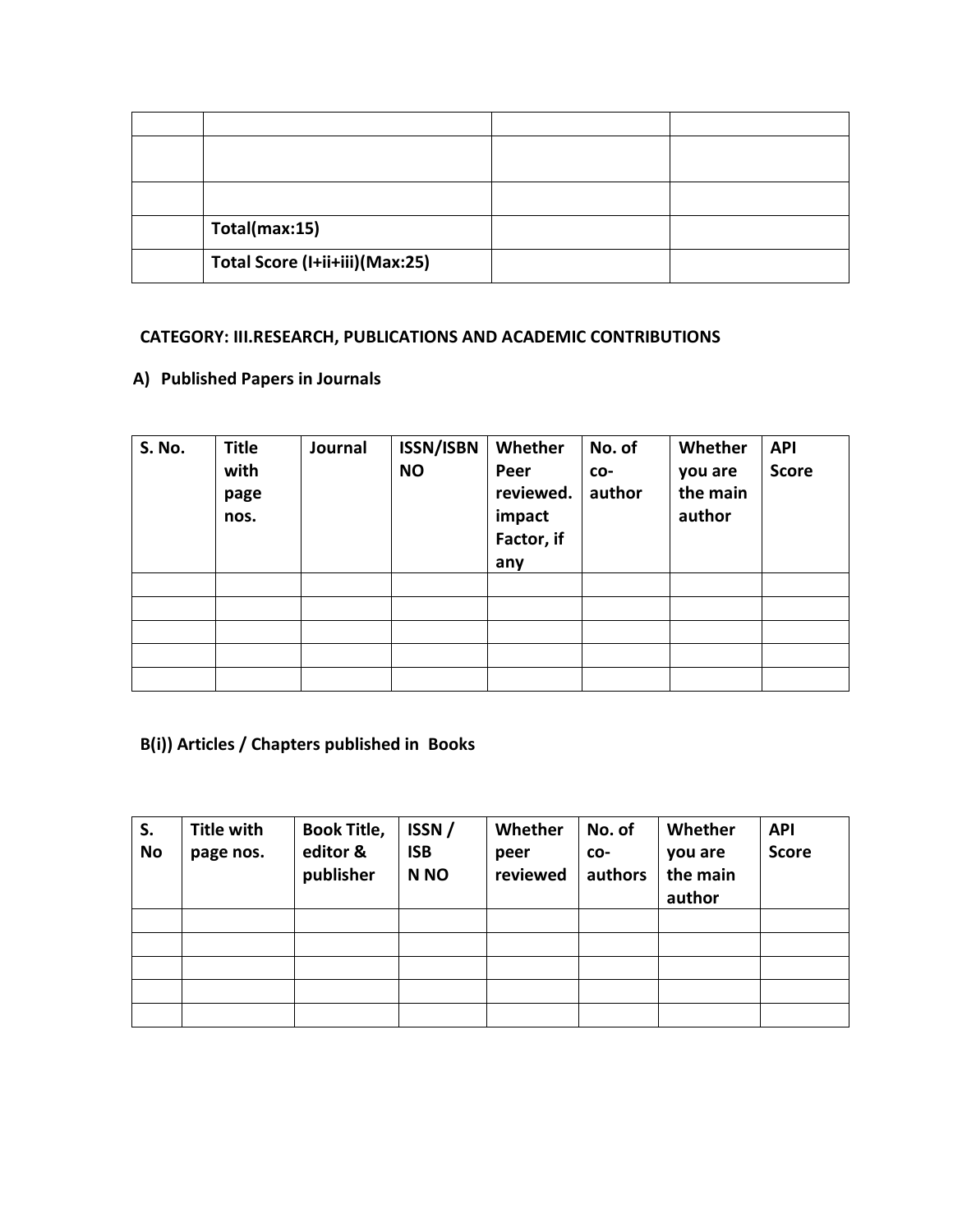# **ii) Full Papers in Conference Proceedings**

| S. No | <b>Title with</b><br>page nos. | <b>Details of</b><br>Conference<br><b>Publication</b> | ISSN/<br><b>ISBN NO</b> | No. of co-<br>authors | Whether<br>you are<br>the main<br>author | <b>API Score</b> |
|-------|--------------------------------|-------------------------------------------------------|-------------------------|-----------------------|------------------------------------------|------------------|
|       |                                |                                                       |                         |                       |                                          |                  |
|       |                                |                                                       |                         |                       |                                          |                  |
|       |                                |                                                       |                         |                       |                                          |                  |
|       |                                |                                                       |                         |                       |                                          |                  |
|       |                                |                                                       |                         |                       |                                          |                  |

#### **iii) Books Published as single author or as editor**

| S.<br>No. | Title with page<br>nos. | <b>Type of</b><br>Book &<br>Authorship | <b>Publisher</b><br>& ISSN /<br><b>ISBN</b><br><b>No</b> | Whether<br>peer<br>reviewed | No. of<br>CO-<br>authors | Whether<br>you are<br>the<br>main<br>author | <b>API</b><br><b>Score</b> |
|-----------|-------------------------|----------------------------------------|----------------------------------------------------------|-----------------------------|--------------------------|---------------------------------------------|----------------------------|
|           |                         |                                        |                                                          |                             |                          |                                             |                            |
|           |                         |                                        |                                                          |                             |                          |                                             |                            |
|           |                         |                                        |                                                          |                             |                          |                                             |                            |
|           |                         |                                        |                                                          |                             |                          |                                             |                            |

# **III C). Ongoing and Completed Research Projects and Consultancies**

# **(c) (I&ii) Ongoing Projects / Consultancies**

| <b>S. No.</b> | <b>Title</b> | <b>Agency</b> | <b>Period</b> | Grant /<br>Amount<br><b>Mobilized</b> (Rs<br>lakh) | <b>API Score</b> |
|---------------|--------------|---------------|---------------|----------------------------------------------------|------------------|
|               |              |               |               |                                                    |                  |
|               |              |               |               |                                                    |                  |
|               |              |               |               |                                                    |                  |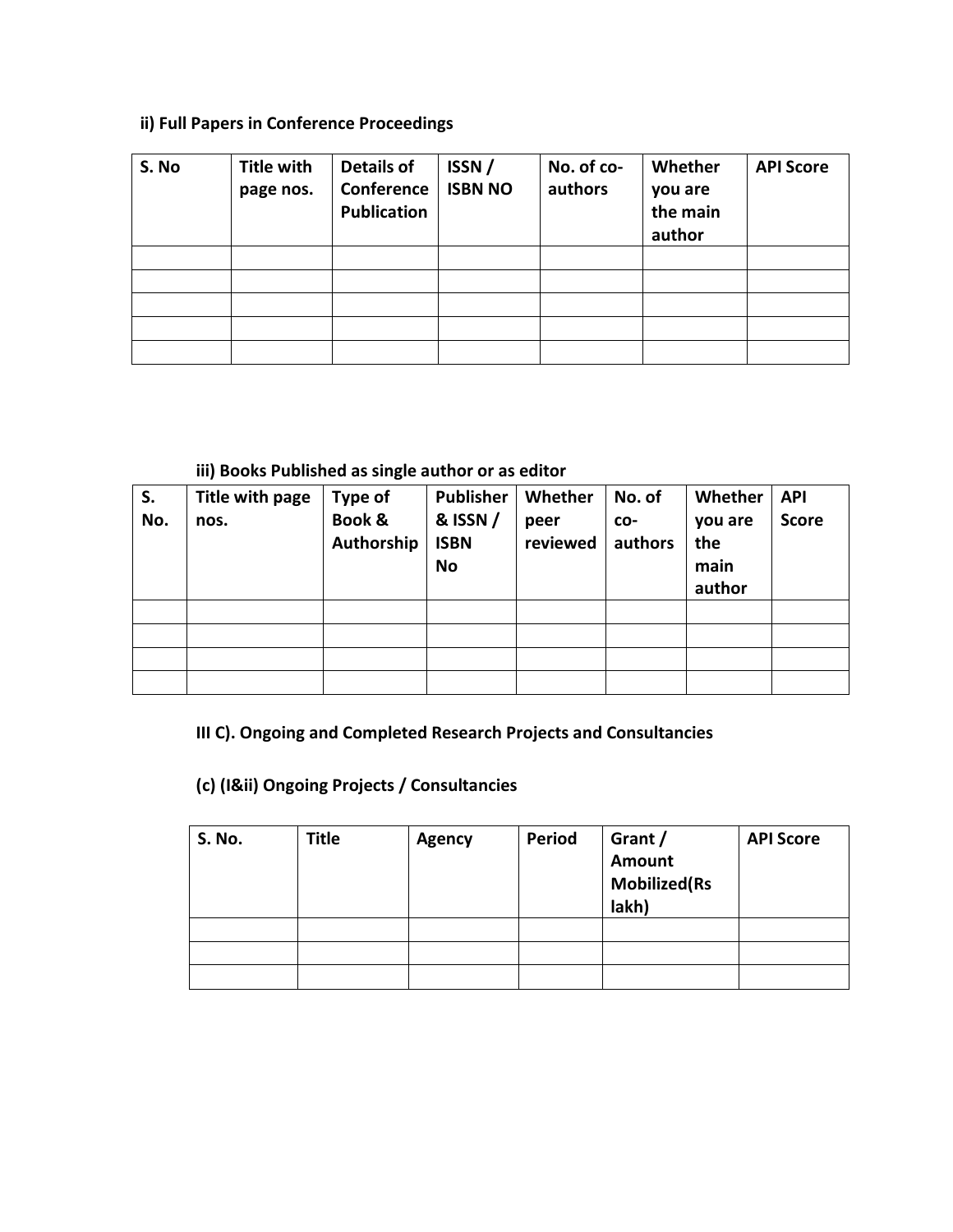# **( c) (iii & iv) Completed Projects /Consultancies**

| <b>S. No.</b> | <b>Title</b> | <b>Agency</b> | <b>Period</b> | Grant /<br>Amount<br><b>Mobilized</b> (Rs<br>lakh) | Whether policy<br>document/patent<br>as outcome | <b>API</b><br><b>Score</b> |
|---------------|--------------|---------------|---------------|----------------------------------------------------|-------------------------------------------------|----------------------------|
|               |              |               |               |                                                    |                                                 |                            |
|               |              |               |               |                                                    |                                                 |                            |
|               |              |               |               |                                                    |                                                 |                            |

#### **(D) Research Guidance**

| <b>S. No.</b>            | <b>Number</b><br><b>Enrolled</b> | <b>Thesis</b><br><b>Submitted</b> | <b>Degree</b><br>awarded | <b>API Score</b> |
|--------------------------|----------------------------------|-----------------------------------|--------------------------|------------------|
| M. Phil or<br>equivalent |                                  |                                   |                          |                  |
| Ph.D. or<br>equivalent   |                                  |                                   |                          |                  |

# **(E)(i) Training Courses, Teaching-Learning –Evaluation Technology Programmers, Faculty Development Programmes (not less than one week duration)**

| S. No. | Programme | <b>Duration</b> | Organised by | <b>API Score</b> |
|--------|-----------|-----------------|--------------|------------------|
|        |           |                 |              |                  |
|        |           |                 |              |                  |

#### **(E) (ii) Papers presented in Conferences, Seminars, Workshops, Symposia**

| S. No. | Title of the<br>Paper<br>presented | Title of<br>Conference<br>/ Seminar | Organised<br>by | Whether<br><b>International</b><br>/national / state<br>/regional/college<br>Or university<br>level | <b>API Score</b> |
|--------|------------------------------------|-------------------------------------|-----------------|-----------------------------------------------------------------------------------------------------|------------------|
|        |                                    |                                     |                 |                                                                                                     |                  |
|        |                                    |                                     |                 |                                                                                                     |                  |
|        |                                    |                                     |                 |                                                                                                     |                  |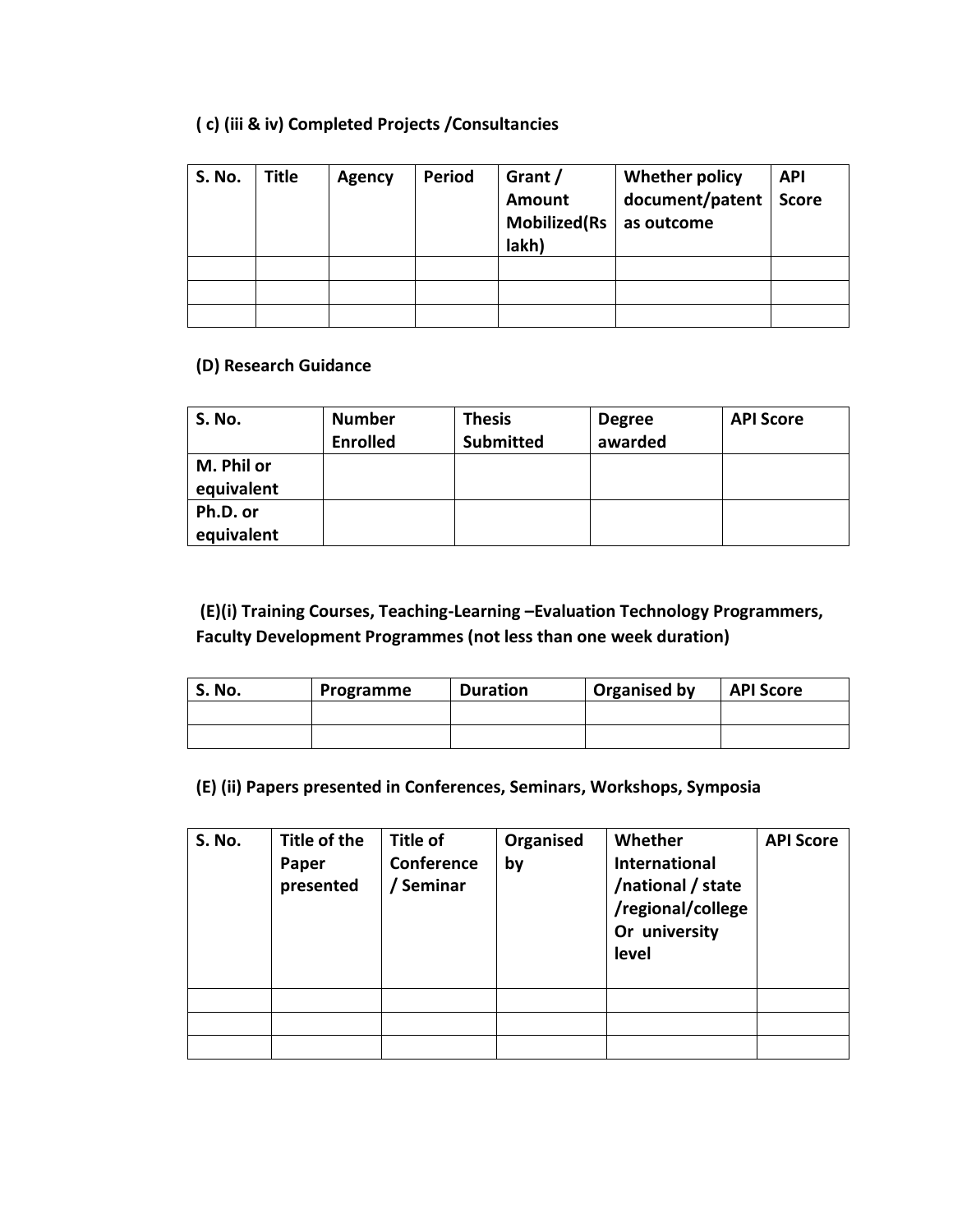**E (iii) Invited Lectures and Chairmanships at national or international conference / seminar etc.**

| <b>S. No.</b> | <b>Title of</b>               | Title of | Organised | Whether              | <b>API</b>   |
|---------------|-------------------------------|----------|-----------|----------------------|--------------|
|               | Lecture/Academic   Conference |          | by        | <b>International</b> | <b>Score</b> |
|               | <b>Session</b>                | /seminar |           | /national            |              |
|               |                               | etc      |           |                      |              |
|               |                               |          |           |                      |              |
|               |                               |          |           |                      |              |
|               |                               |          |           |                      |              |

#### **IV.SUMMARY OF API SCORES**

|              | <b>Criteria</b>     | Last<br>Academic.<br>Year | <b>Total-API</b><br><b>Score for</b><br>Assessment<br><b>Period</b> | <b>Annual Av.API</b><br>Score for<br><b>Assessment</b><br><b>Period</b> |
|--------------|---------------------|---------------------------|---------------------------------------------------------------------|-------------------------------------------------------------------------|
|              | Teaching,           |                           |                                                                     |                                                                         |
|              | <b>Learning and</b> |                           |                                                                     |                                                                         |
|              | <b>Evaluation</b>   |                           |                                                                     |                                                                         |
|              | related activities  |                           |                                                                     |                                                                         |
| $\mathbf{I}$ | Co-curricular,      |                           |                                                                     |                                                                         |
|              | Extension,          |                           |                                                                     |                                                                         |
|              | Professional        |                           |                                                                     |                                                                         |
|              | development etc     |                           |                                                                     |                                                                         |
|              | <b>Total I+II</b>   |                           |                                                                     |                                                                         |
| $\mathbf{I}$ | <b>Research and</b> |                           |                                                                     |                                                                         |
|              | <b>Academic</b>     |                           |                                                                     |                                                                         |
|              | contribution        |                           |                                                                     |                                                                         |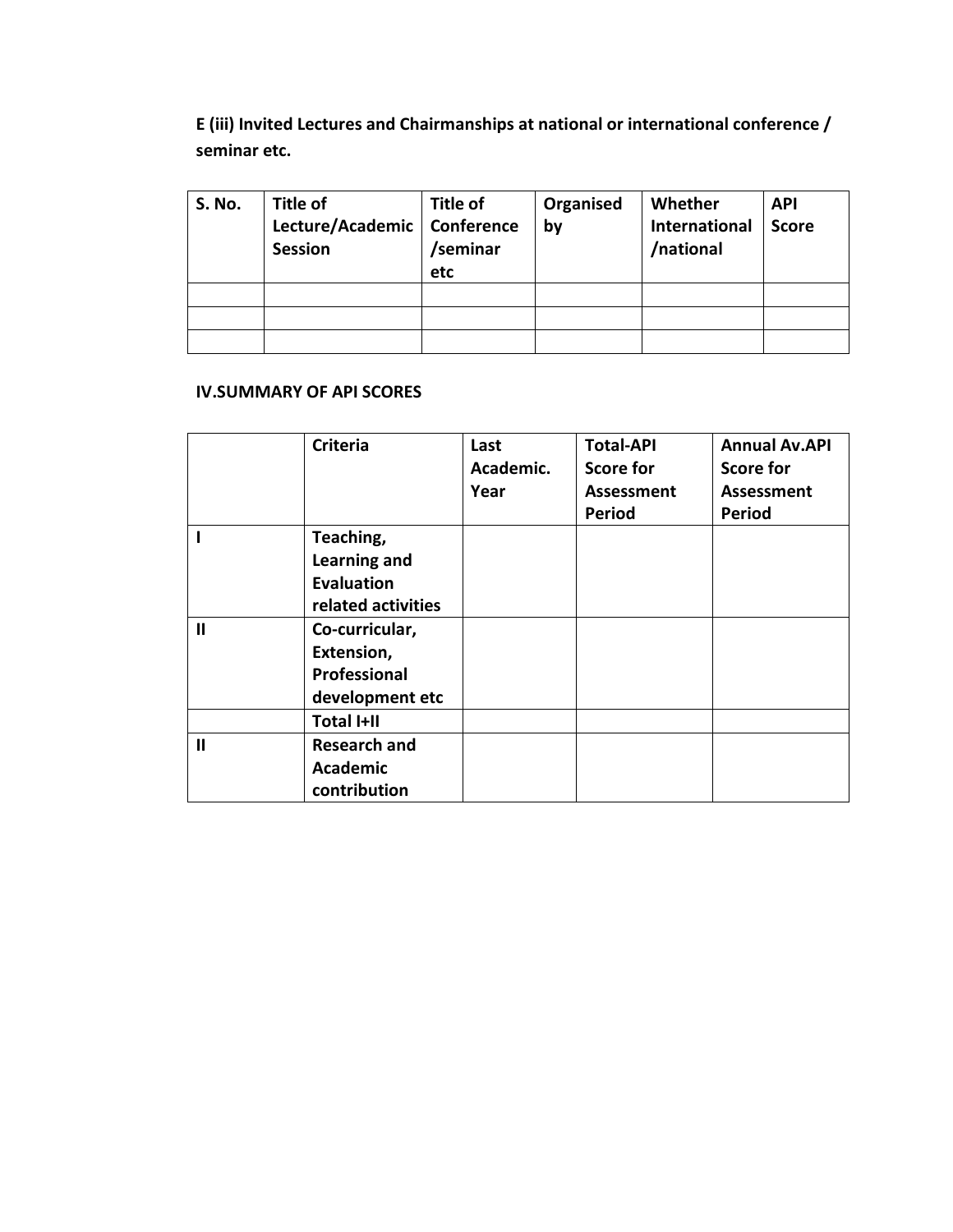#### **PART C: OTHER RELEVANT INFORMATION**

Please give details of any other credential, significant contributions, awards received etc. not mentioned earlier.

| S. No. | Details (Mention Year, value etc. where relevant) |  |  |
|--------|---------------------------------------------------|--|--|
|        |                                                   |  |  |
|        |                                                   |  |  |
|        |                                                   |  |  |

**LIST OF ENCLOSURES** :( Please attach, copies of certificates, sanction orders, papers etc. wherever necessary)

| 6  | 6  |
|----|----|
| 7  | 7  |
| 8  | 8  |
| 9  | 9  |
| 10 | 10 |

I certify that the information provided is correct as per records available with the university and/or documents enclosed along with the duly filled PBAS proforma

Signature of the faculty with Designation

Place & Date

Signature of HOD/Director

N: B: The individual PBAS proforma duly filled along with all enclosures, submitted for CAS promotions will be verified by the university/college as necessary and placed before the Screening cum Evaluation Committee or Selection Committee for assessment/verification.